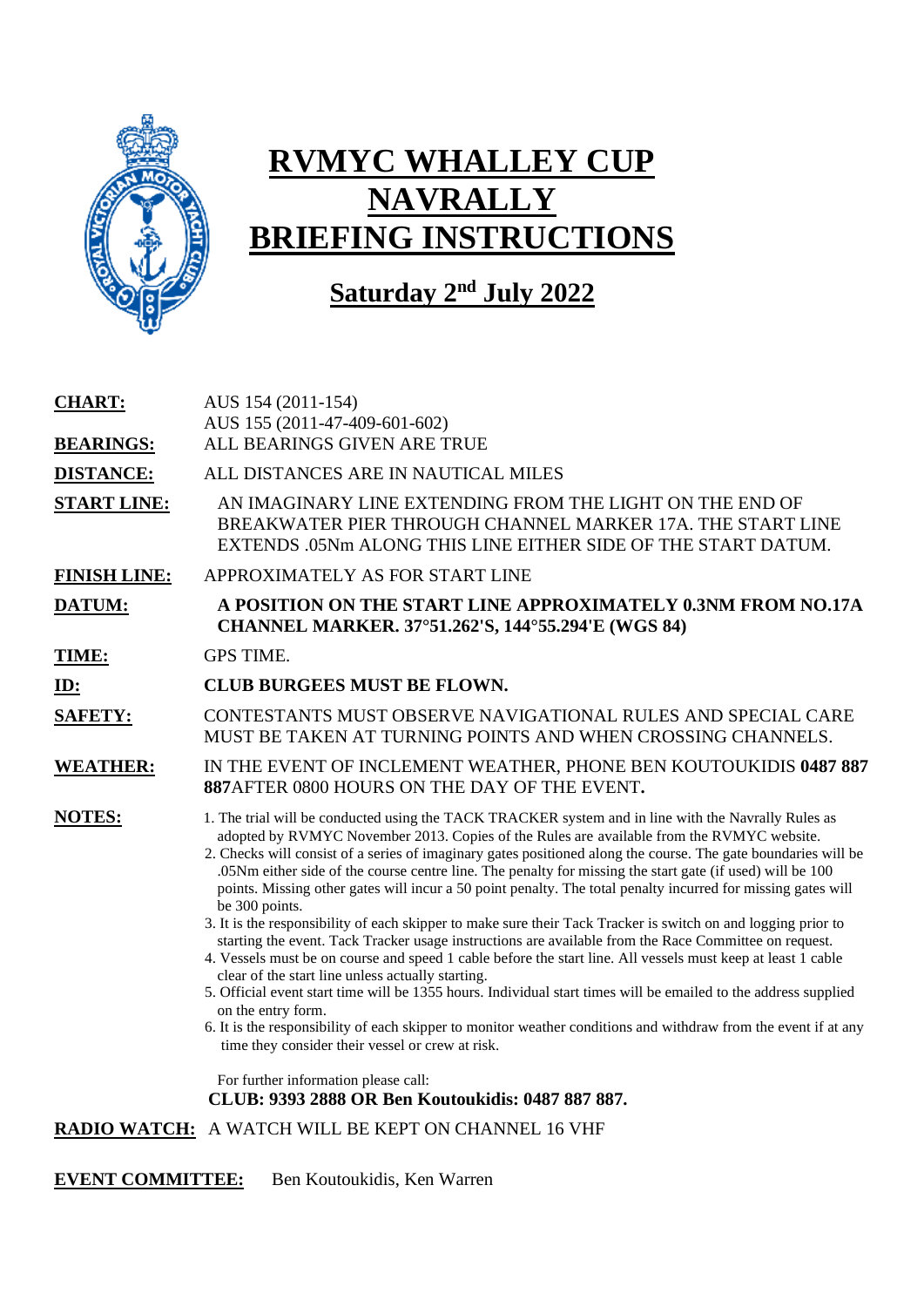## **RVMYC Whalley Cup 2022 Course Instructions**

#### **Saturday 2nd July 2022**

| Leg            | <b>Comments</b>               | Course<br>(T) | <b>Distance</b><br>(NM) | Total<br>(NM) |
|----------------|-------------------------------|---------------|-------------------------|---------------|
| $\mathbf{1}$   | Start                         | 118           | .7                      | .7            |
| $\overline{2}$ | Turn to Starboard.            | 123           | .8                      | 1.5           |
| 3              | Turn to Starboard             | 240           | .5                      | 2.0           |
| 4              | Turn to Port                  | 109           | .5                      | 2.5           |
| 5              | Turn to Starboard             | 236           | .8                      | 3.3           |
| 6              | Turn to Starboard             | 270           | .98                     | 4.28          |
| 7              | Turn to Starboard             | 359           | .2                      | 4.48          |
| 8              | Turn to Port                  | 246           | .65                     | 5.13          |
| 9              | Turn to Starboard             | 304           | .65                     | 5.78          |
| 10             | Turn to Port                  | 210           | .7                      | 6.48          |
| 11             | Turn to Port                  | 120           | .85                     | 7.33          |
| 12             | Turn to Port                  | 022           | .7                      | 8.03          |
| 13             | Turn to Starboard             | 088           | 1.32                    | 9.35          |
| 14             | Turn to Port                  | 046           | .5                      | 9.85          |
| 15             | Turn to Port                  | 345           | .8                      | 10.65         |
| 16             | Turn to Port. Head to Finish. | 309           | .86                     | 11.51         |